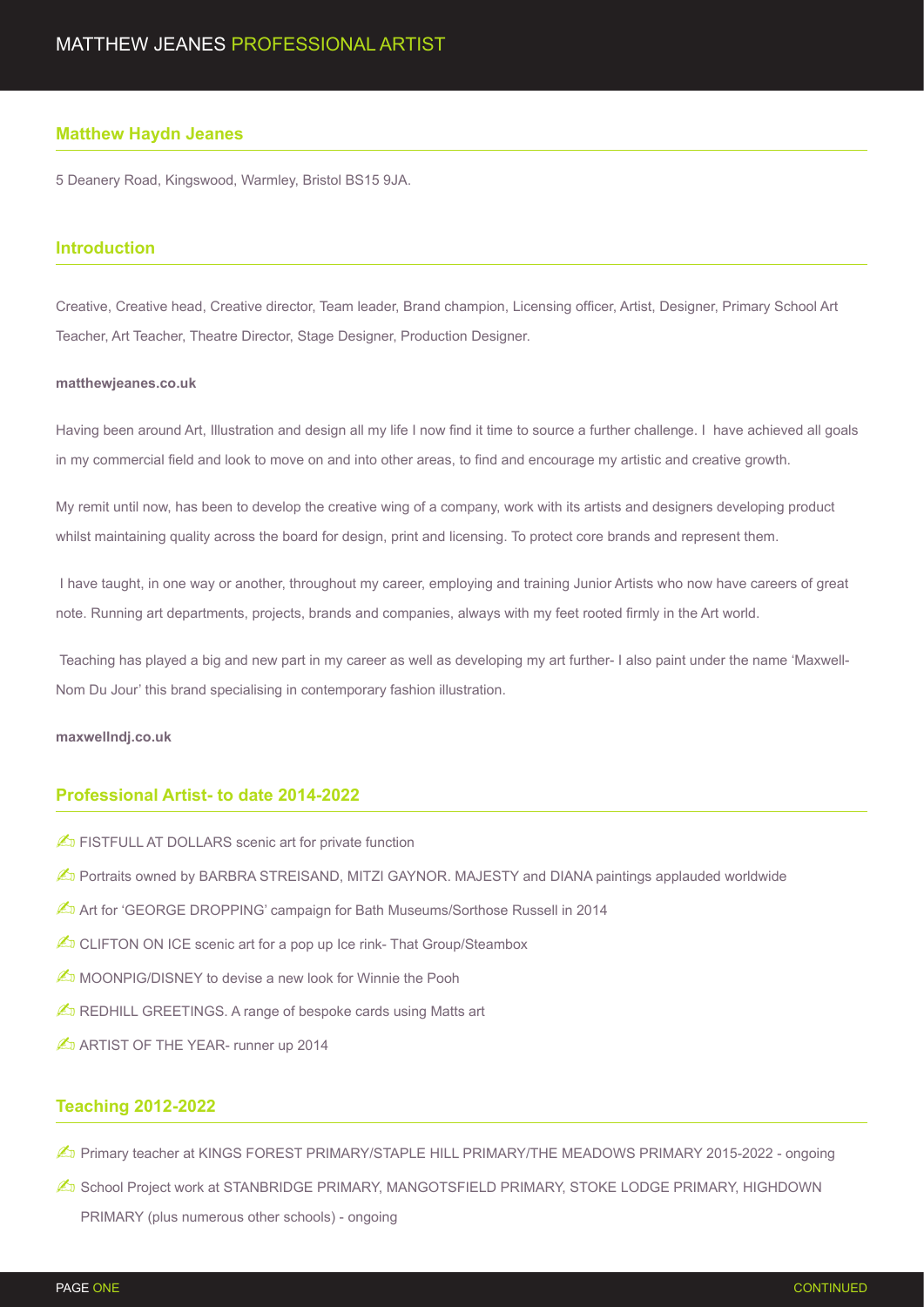- **ED ART PRJECT TEACHING at THE AMERICAN MUSEUM IN BRITAIN, THE HOLBURNE MUSEUM Summer schools and** holiday drop-ins - ongoing
- ✍ Writing tutorials and illustrated lessons for 'Artists & Illustrators' magazine- 2011-2022 ongoing (including two covers)
- **ED** Fully DBS Checked
- **En Patchway College/Fusion Festival Teaching 2012/15**
- **20 10 week Art Course. Teaching all ages**
- **E** Art Project taught to Primary level (8 Schools) with story teller
- ✍ Follow up product and project/Gathering of the winds 2012
- Character/Illustration project 2013
- St Michael's 'Tree' project 2013
- **En Bradon Forest School Illus/Art Workshop 2013**
- **Z** Tyndale School-Art Project 2014
- **E** Master-Class teacher at Kings Forest School Primary 2014-ongoing
- Life Drawing Roadshow, corporate training event Moonpig 2015
- *≰* Private tutoring on all art subjects 2012-ongoing
- **E** Writing tutorials and illustrated lessons for 'Artists & Illustrators' magazine 6 Article and 2 covers

# **Patchway College/Fusion Festival Teaching 2012 - DBS Checked**

- **△** 10 week Art Course. Teaching all ages
- project taught to Primary level (8 Schools) with story teller
- **E** Follow up product and project Gathering of the Winds 2012

# **Paper House/G.B.C (Creative Director) 2007-2009**

- ✍ Creative director
- **En Team leader/team builder**
- *A* Developed all new product
- **A**<sub>D</sub> Researched all new brands and established contact and licenses
- $\triangle$  Pitched and presented all new design
- *≰* Creative dept board representative
- $\mathbb{Z}$  Re-designed company image
- Creative in charge of NEC stand design
- $\mathbb{Z}_p$  In charge of all company publicity
- **Z**n Customer liaison
- **E** Award winner for ranges WARHOL & DOWNTON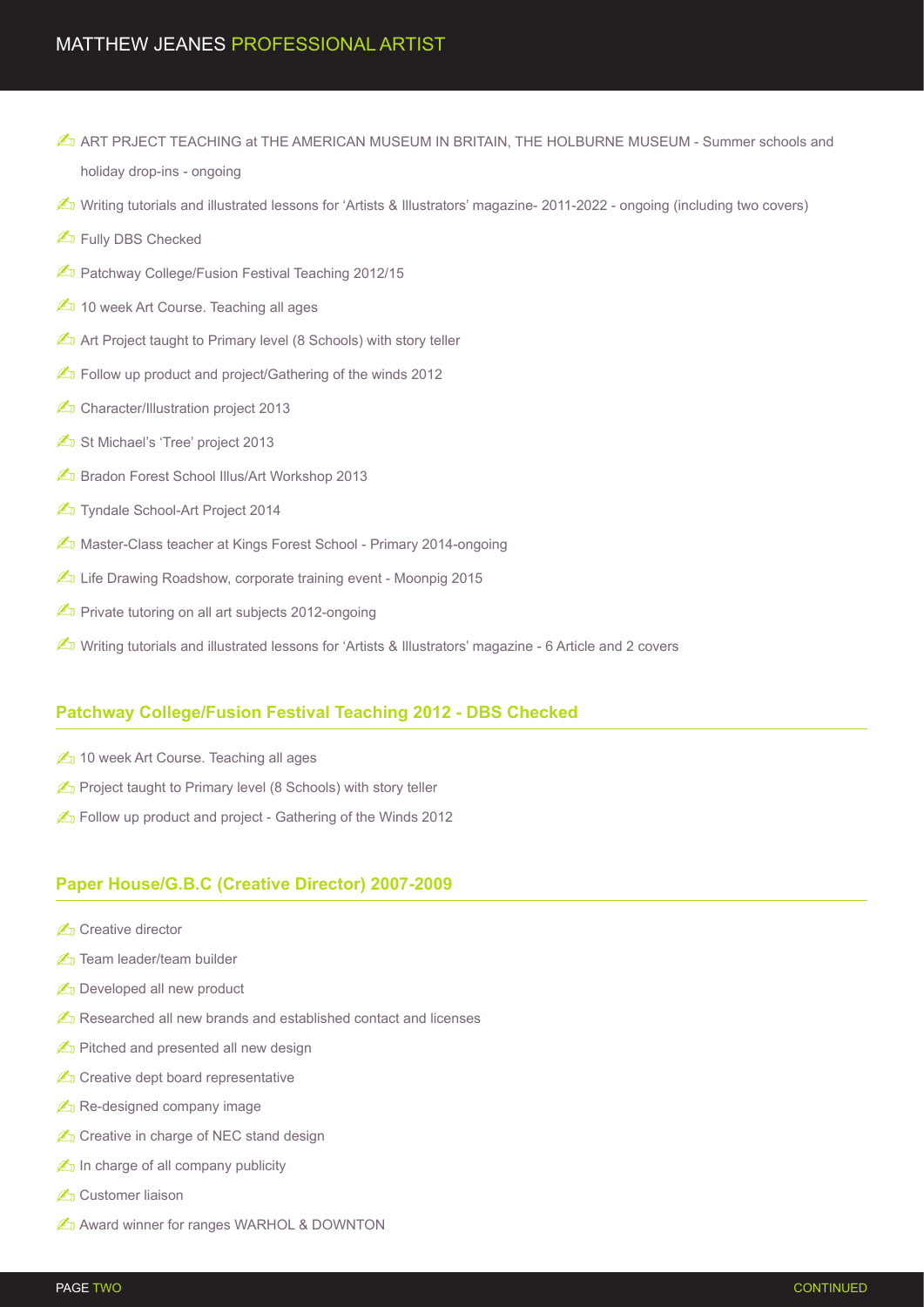## **FAB (Art Director/Creative Director) 2005-2007**

- **△** Art director
- **E** Designed company
- **E**<sub>D</sub> Built in-house team
- **En** Trained staff
- **E** Customer liaison
- **E** Developed and named all new brands
- promoted all new properties/brands to clients
- Set up licensing/approvals for all new brands
- **E** Designed all FAB exhibition stands for Spring Fair

## **Portico 2005**

- $\mathbb{Z}_D$  Senior artist in charge of core Disney ranges (Winnie the Pooh, Tigger and Eeyore's Little Scribbles)
- **E** New character development
- **E** Licensing liaison
- **E** Disney approvals

## **Hallmark (Brand Champion/Licensing Director) 1999-2004**

- **△** Senior artist
- **≰** Brand champion (Forever Friends)
- **E** Re-established in-house licensing on Forever Friends
- $\mathbb{Z}$  In charge of all property approvals
- *C* Developed workshops and developed sub brands for property
- **E** Designed Style guides for properties
- $\mathbb{Z}$  Worked with licensing agents on existing and new properties
- $\mathbb{Z}$  Trained new artists and staff
- **Entertained all senior staff**

### **Apollo (artist) 1996-1999**

- **Establishing client contact**
- **Z**<sub>D</sub> Taking briefs
- **E** Supplying work
- $\mathbb{Z}_n$  Invoicing and running business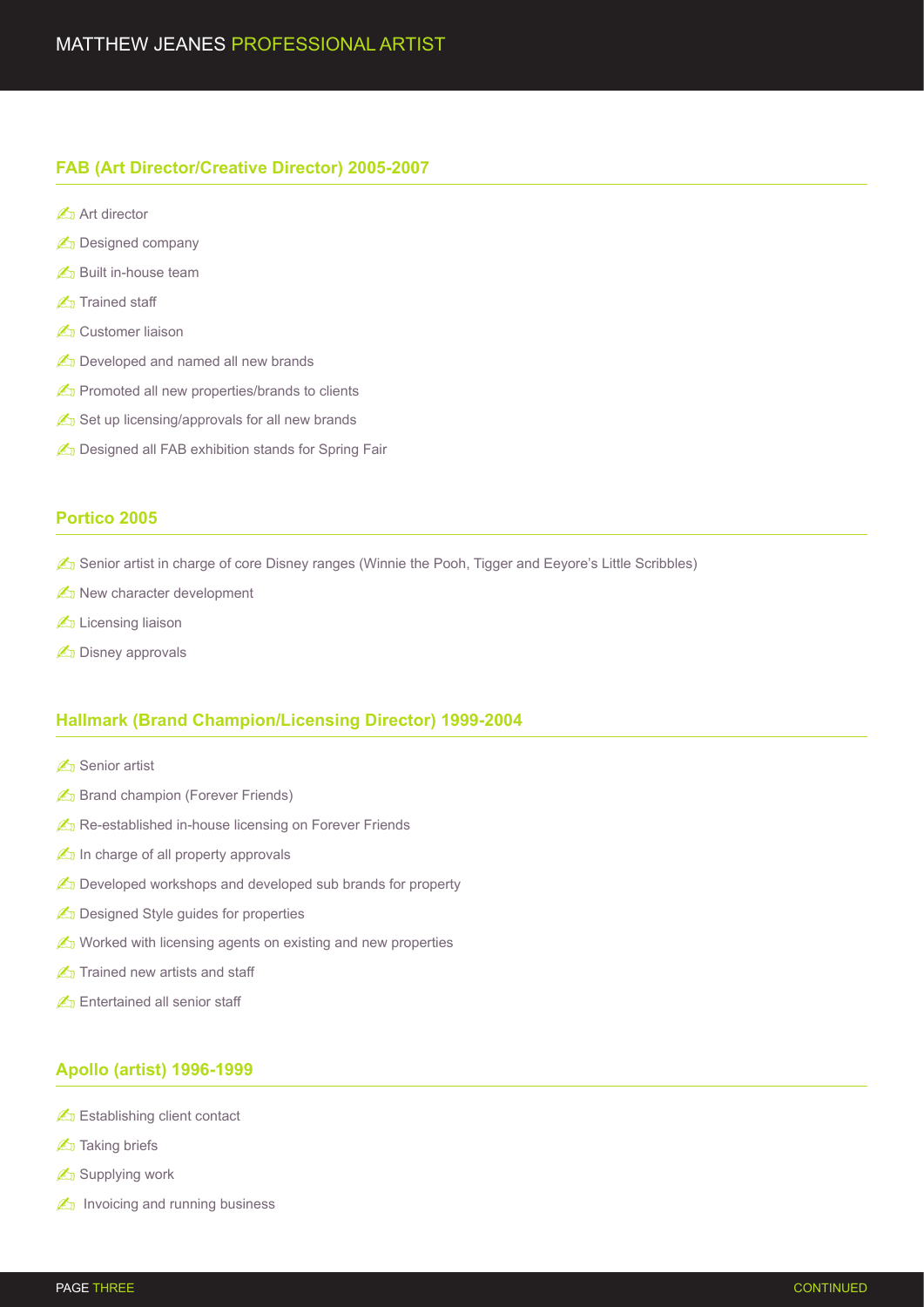## **Adult Art Education Evening classes - Kingswood Community centre**

Teacher (part time). 1992-2002 art for recreation. Retired after 10 year anniversary

### **Swann. Pearce. Jeanes. (S.P.J.) (Company Director) 1990-1996**

This company was set up by myself and was subsidized by D.R.I. to service the licenses held by them (including Forever Friends, Country Companions, Postman Pat, Polly Pocket etc).

- Set up funded company
- **Established art department**
- **E** Illustrated all core brands
- *C* Represented key brands with clients, artists, designers and brand owners
- **Established new looks on existing brands for Disney (Pooh Corner)**
- **E** Managed all art based approvals
- **△** Hired all new art/creative staff
- **«** Client/customer liaison
- S.P. J. now trades as Red Central in Bath

### **Freelance 1987-1989**

Working primarily as the second artist to Deborah Jones for D.R.I. on the Brownsword property Forever Friends.

### **W.F.M. Design (Junior Artist/Artist) 1983-1987**

**A** Full time Junior Artist responsible for art on:

✍ My Little Pony, Care Bears, Rainbow Brite, Get Along Gang, Ghostbusters, Roland Rat, Spears Games etc

W.F.M. were an agency servicing the children's toy/packaging market at its prime with clients ranging from Disney, Hasbro, Spears games etc.

#### **School**

Hanham Abbots Junior School 1970-1973 Grange School for Boys 1974-1977 Kingsfield 6th Form 1978-1979 Art A level Art O level (a) English, English Literature